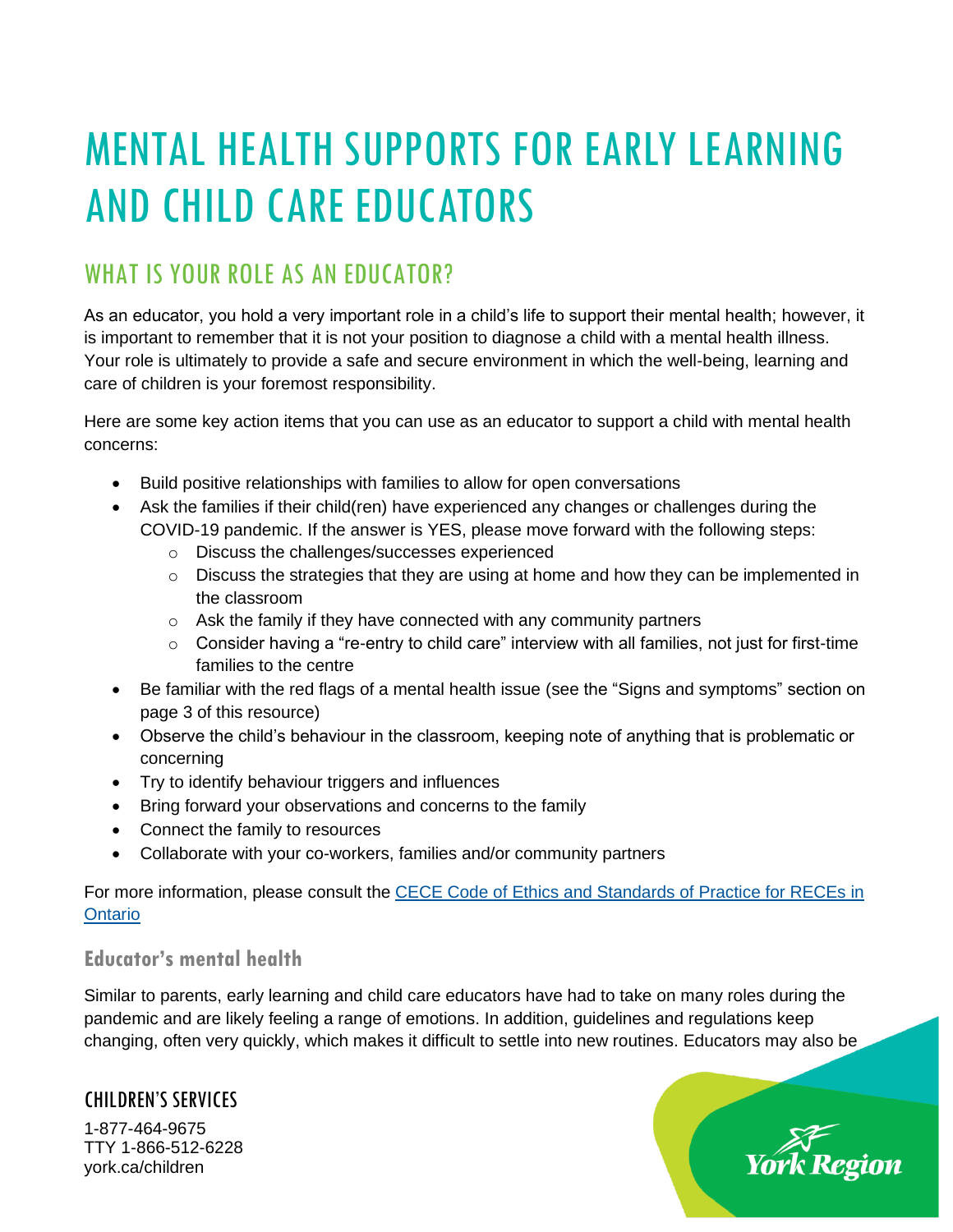anticipating or dealing with higher anxiety from children, parents, colleagues and, of course, themselves.

The following highlights are adapted from the [Positive Early Childhood Education \(PECE\) Guide:](https://www.york.ca/wps/wcm/connect/yorkpublic/9d8d2015-3fa0-4f25-a644-9cc7717c2ee9/COVID19-GUIDE-PECE.pdf?MOD=AJPERES&CVID=nIXCTEC)  [Managing anxiety in early childhood education settings during COVID-19.](https://www.york.ca/wps/wcm/connect/yorkpublic/9d8d2015-3fa0-4f25-a644-9cc7717c2ee9/COVID19-GUIDE-PECE.pdf?MOD=AJPERES&CVID=nIXCTEC) This guide helps educators build on strategies to navigate and manage the challenges they are facing, many of which are listed below:

- Take care of yourself
- Have realistic expectations (for yourself and the children in your care)
- Create a safe and engaging environment
- Keep to predictable routines
- Take notice of behaviours
- Support children when they are stressed
- Be available to talk and answer questions
- Have regular communication with families
- Support your co-workers
- Reach out and seek help

#### **How to support parental mental health**

Parents also take on many different roles, especially during a global pandemic. Research indicates that parents' mental health has a significant impact on general family well-being. And yet, parents often put themselves last. Parents and caregivers need to put their own well-being first because we can't help our kids if we aren't coping well ourselves.

Here are some highlights from The CAP Centre's newsletter, Child and [Family Mental Health During](http://www.thecapcentre.com/wp-content/uploads/2020/06/The-CAP-Centre-Newsletter.pdf)  [COVID-19,](http://www.thecapcentre.com/wp-content/uploads/2020/06/The-CAP-Centre-Newsletter.pdf) which demonstrate why parents should prioritize their own mental health before taking care of the rest of the family.

#### **1. Take care of yourself first**

- **Develop self-compassion:** Be kind and understanding towards yourself when you are having a difficult time, fail or feel inadequate. With self-compassion, you are giving yourself the same kindness and care you would give to a good friend. Having self-compassion gives you the foundation to be compassionate towards others.
- **Develop a plan for self-care:** Look for areas in your daily, weekly and monthly routines where you can make time for yourself. Explore and determine personal activities and interests that you find most enjoyable and rejuvenating. Create a realistic plan that incorporates these activities and self-care strategies into your daily life. Start with small changes and gradually increase the frequency in a way that works for you. Remember that self-care is meant to enhance your functioning and improve your life, rather than create additional tasks to mark on your calendar.

#### **2. Take care of the rest of your family**

• **Compassion for family members:** Once you've started to express compassion towards yourself, try to extend that to your children, your spouse or anyone who lives with you. This can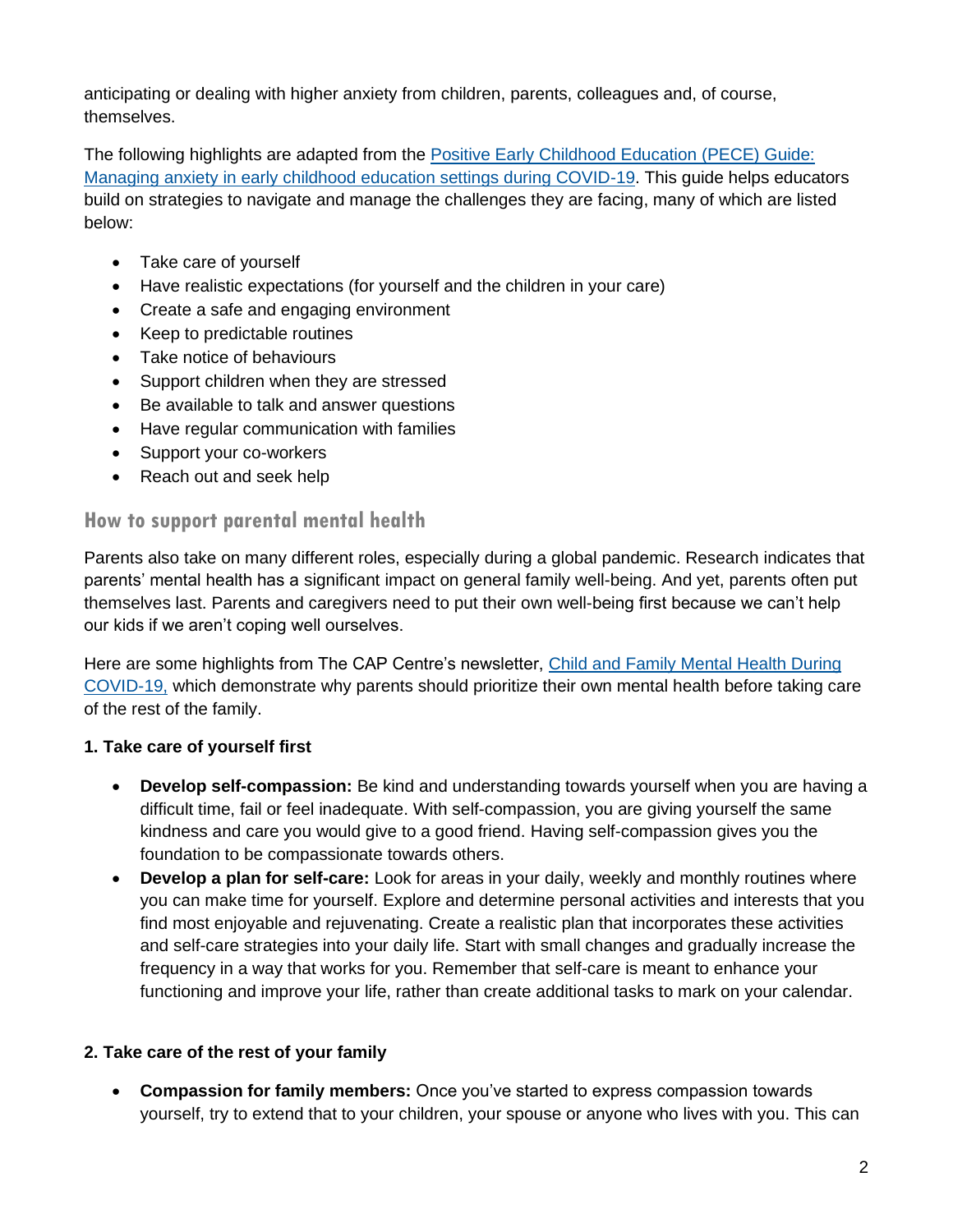be demonstrated by taking the time to ensure that each family member feels they are seen, felt, heard and understood.

• **Develop a plan to address your family needs:** Help your family members develop their own plans for self-care. Encourage them to assess their needs and what steps can be taken to incorporate more personal time into their routines. It's important to empathize with family members and give them permission to cut themselves some slack if needed.

For additional information on self-compassion exercises to try, visit [self-compassion.org](https://www.self-compassion.org/)

### **How to support children's mental health**

#### **Signs and symptoms**

Children are facing extraordinary circumstances during the COVID-19 pandemic. There have been and will continue to be a lot of changes for them to comprehend due to remote learning, missing friends and family, changes in social and recreational activities, and daily norms. Approximately one in five children and youth in Ontario has a mental health challenge. About 70% of mental health challenges have their onset in childhood or youth. We can help protect our children and youth by being familiar with the signs and symptoms of a mental illness. Early identification and intervention are so critical and can lead to improved achievement in school and overall better health outcomes.

Some of the signs and symptoms of a mental illness include:

- Ongoing behaviour problems at child care, school, home or in the community
- Unusual fears or worries
- Sudden outbursts or explosive emotional reactions
- Frequent physical complaints with no apparent cause
- Refusal to go to child care centre or school on a regular basis
- Inability to make decisions
- Feeling hopeless or worthless
- Lacking energy or motivation
- Getting significantly lower marks in school
- Avoiding friends and family
- Deliberate disobedience or aggression
- Inability to cope with problems

The complete list of signs and symptoms to look for can be viewed through the following links to the [Canadian Mental Health Association](https://ontario.cmha.ca/documents/child-and-youth-mental-health-signs-and-symptoms/) (CMHA), Ontario and [Association for Children's Mental Health](http://www.acmh-mi.org/get-information/childrens-mental-health-101/possible-red-flags/)

For additional resources, please consult the [York Region Red Flags Guide](https://www.york.ca/wps/wcm/connect/yorkpublic/054ca0a9-0027-46a3-b817-452890b3038b/Red+Flags+Guide.pdf?MOD=AJPERES&CVID=mWE8F1O)

## ADDITIONAL RESOURCES FOR EDUCATORS:

- [Affirmation Cards](https://www.strongmindsstrongkids.org/Public/Resources/Affirmation-Cards/Public/Resources/Affirmation-Cards.aspx?hkey=4595df37-9baf-4f69-902b-f935a0035bb8)
- [Anxiety Canada: Educator Resources](https://www.anxietycanada.com/resources/educator-resources/)
- [Child Abuse and Welfare York Region](https://www.centralhealthline.ca/listServices.aspx?id=10501)
- [Children's Mental Health 101](http://www.acmh-mi.org/get-information/childrens-mental-health-101/)